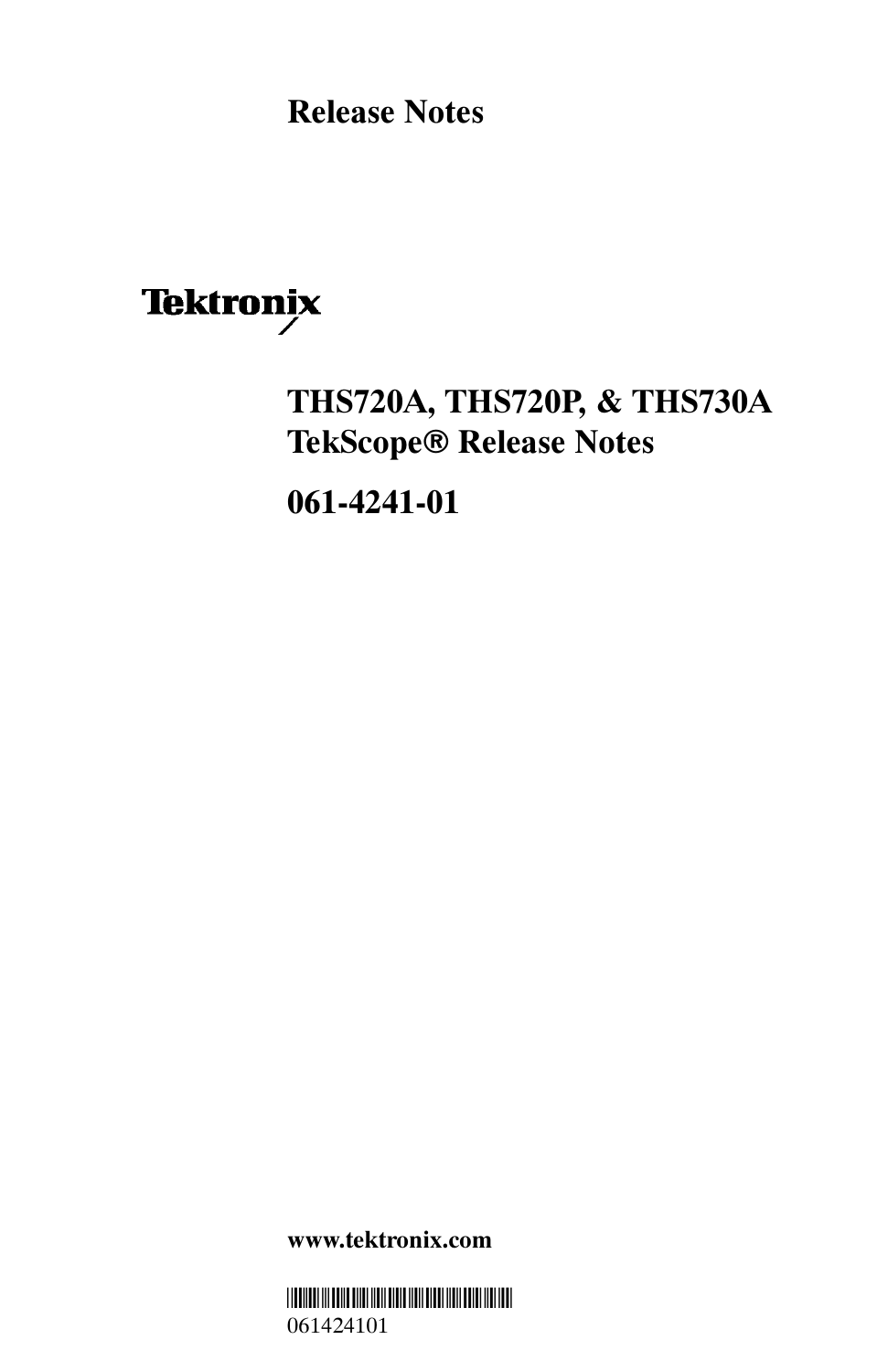Copyright © Tektronix. All rights reserved. Licensed software products are owned by Tektronix or its subsidiaries or suppliers, and are protected by national copyright laws and international treaty provisions.

Tektronix products are covered by U.S. and foreign patents, issued and pending. Information in this publication supercedes that in all previously published material. Specifications and price change privileges reserved.

TEKTRONIX, TEK, and TekScope are registered trademarks of Tektronix, Inc.

## Contacting Tektronix

Tektronix, Inc. 14200 SW Karl Braun Drive P.O. Box 500 Beaverton, OR 97077 **USA** 

For product information, sales, service, and technical support:

- -In North America, call 1-800-833-9200.
- -Worldwide, visit www.tektronix.com to find contacts in your area.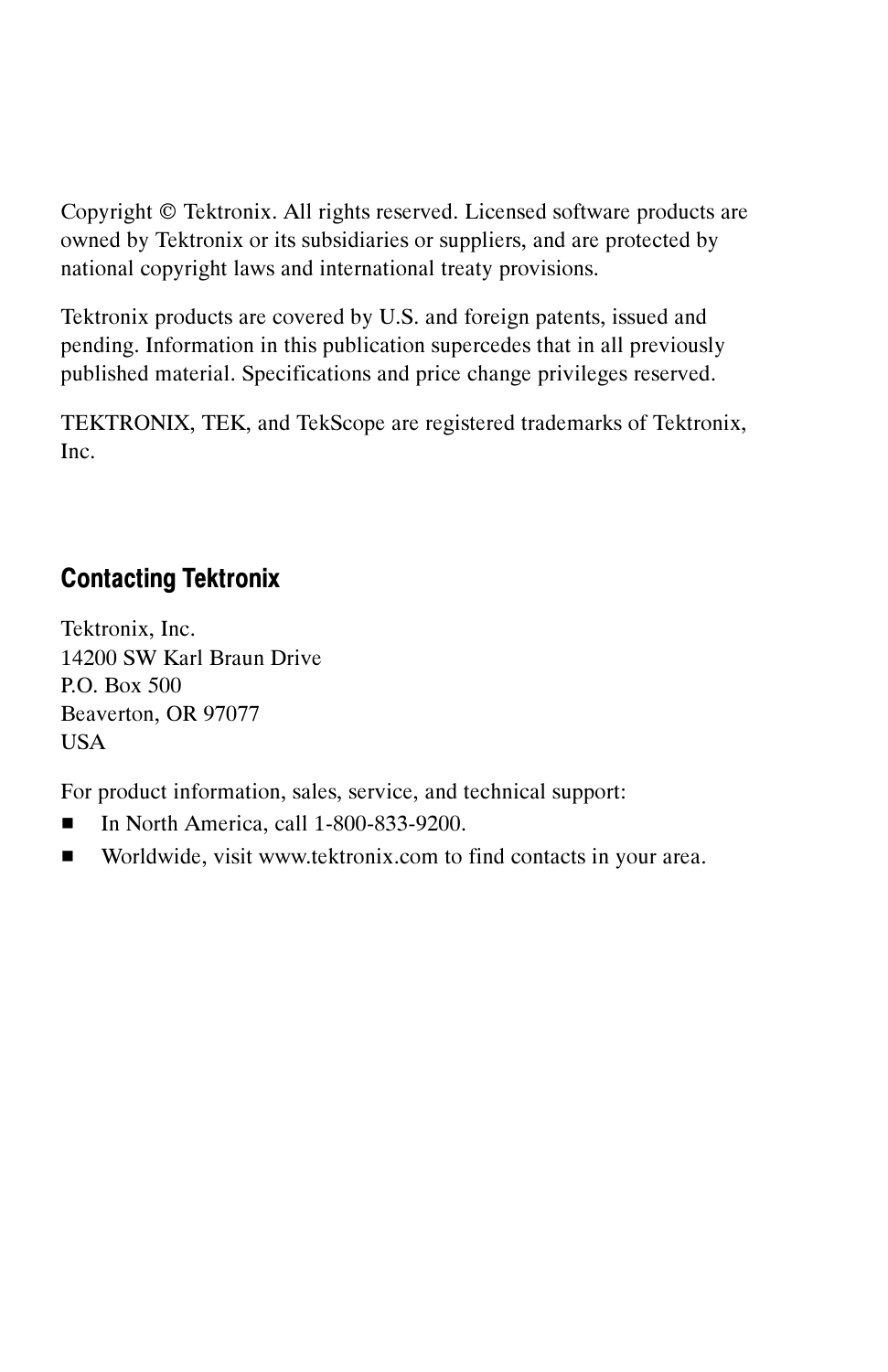# THS720A, THS720P, & THS730A TekScope Release Notes

Please use the following information to replace or clarify information contained in the THS710A, THS720A, THS730A, & THS720P TekScope User Manual.

#### Environmental Considerations

This change affects the environmental statement about the products as described on page A-20. Refer to the end of this document for the current environmental statement.

#### Using External Power

This change affects the wall adapter for the AC power supply as shown in the illustrations on pages  $1-7$  (Using External Power), C-1, and C-3 (Appendix C: Accessories) of the user manual. The wall adapter has been replaced with a desktop power supply adapter and power cords. The new text is shown in bold and the new AC power supply is shown in each illustration.

Using External Power (page  $1-7$ )

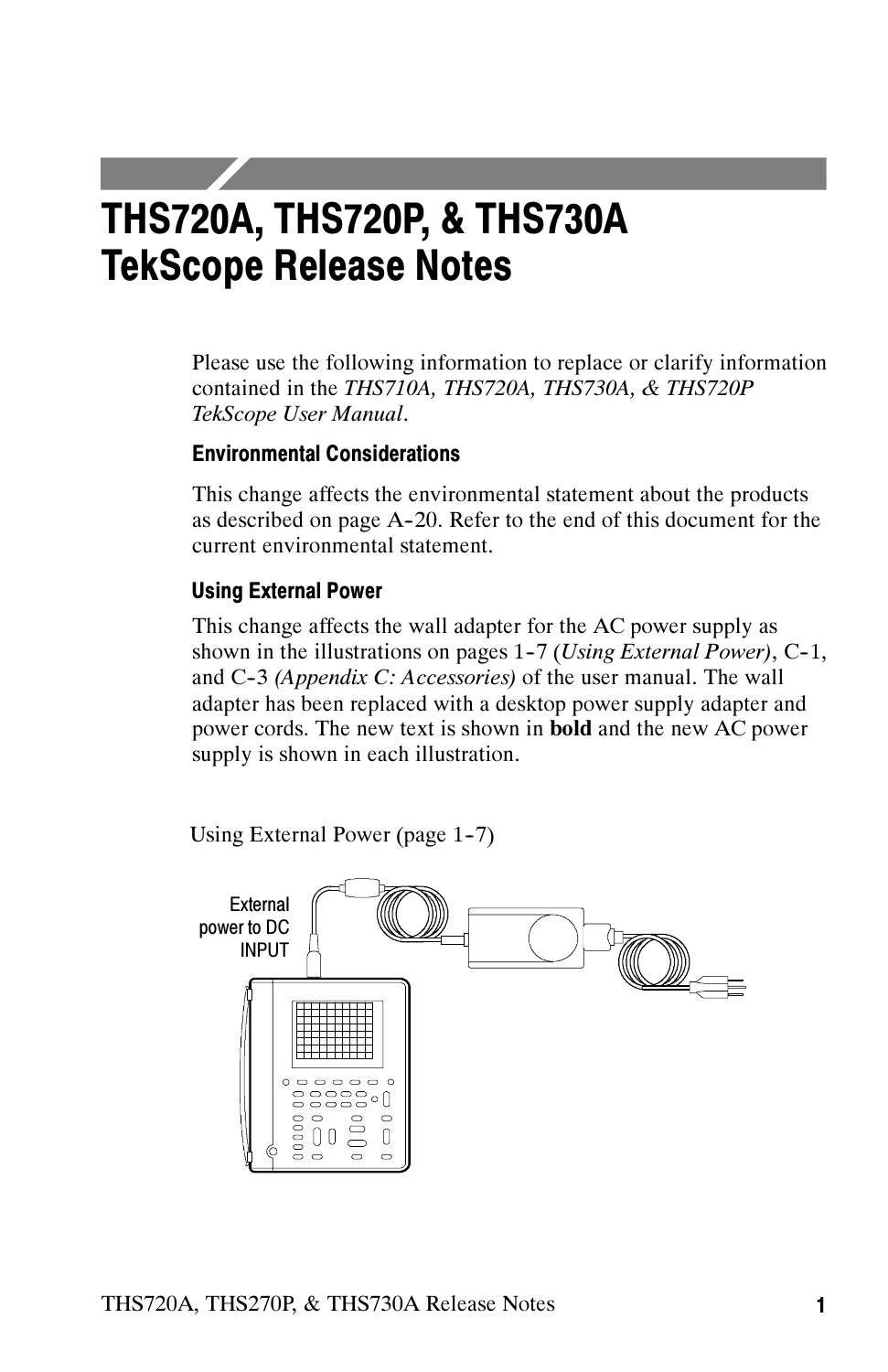### AC Power Adapter (page C-1)



The AC power supply and cord allows operation from the AC power line and charges the internal battery. (Power Supply 119-7285-XX, Power Cords: North American 161-0066-00, Universal European 161-0066-09, United Kingdom 161-0066-10, Japan 161-0298-00, Australia 161-0066-13, and China 161-0304-00)

#### THS7CHG Battery Charger (page C-3)



The battery charger recharges the battery pack in 1.5 hours. It can be powered from AC power or from the 12 V from an automobile cigarette lighter.

### Maximum Voltage Between Signal and Common at Input BNC **Specification**

This change affects the CAT II category information of the Maximum Voltage Between Signal and Common at Input BNC specification as described on page A-2 of the user manual. The new text is shown in bold.

| Maximum Voltage Be-<br>tween Signal and Com-<br>mon at Input BNC | Overvoltage Category                                             | Maximum Voltage       |
|------------------------------------------------------------------|------------------------------------------------------------------|-----------------------|
|                                                                  | <b>CAT I or CAT II Environ-</b><br>ment (refer to page<br>$A-19$ | 1300 V <sub>RMS</sub> |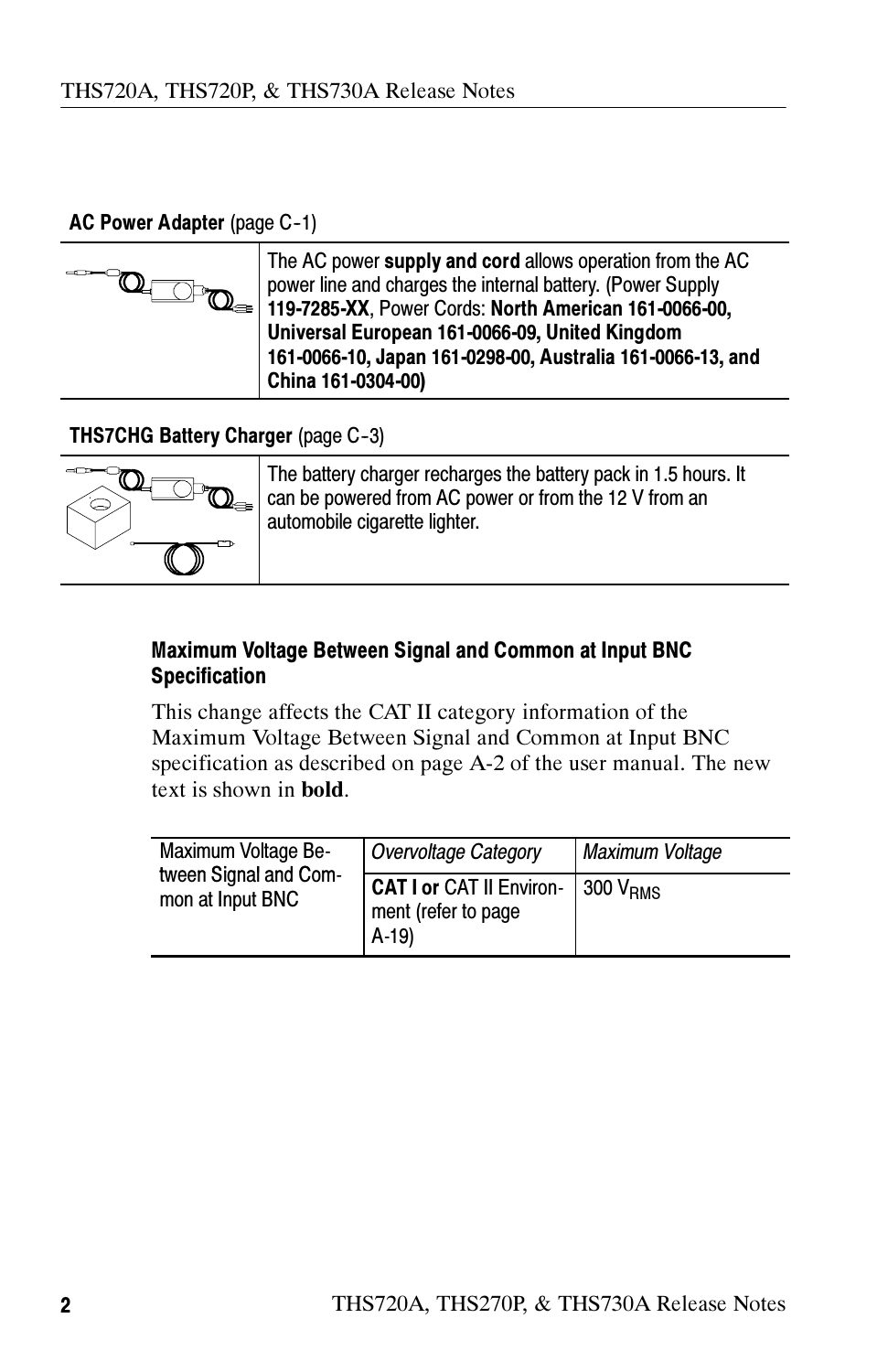#### External Trigger, Maximum Input Voltage Specification

This change affects the CAT II category of the External Trigger, Maximum Input Voltage specification as described on page A-7 of the user manual. The new text is shown in bold.

#### External Trigger

| <b>External Trigger, Maxi-</b> | 600 V <sub>RMS</sub> CAT I or CAT II; 300 V <sub>RMS</sub> CAT III (refer |
|--------------------------------|---------------------------------------------------------------------------|
| mum Input Voltage              | to page A-19)                                                             |

#### Probe P6117 Maximum Voltage Between Probe Tip and Reference Lead **Specification**

This change affects the CAT II category information of the Probe P6117 Maximum Voltage Between Probe Tip and Reference Lead specification as described on page A-10 of the user manual. The new text is shown in bold.

| Maximum Voltage Be-<br>tween Probe Tip and<br>Reference Lead | Overvoltage Category                                                           | Maximum Voltage |
|--------------------------------------------------------------|--------------------------------------------------------------------------------|-----------------|
|                                                              | <b>CAT I or CAT II Environ-</b> 300 $V_{RMS}$<br>ment (refer to page<br>$A-19$ |                 |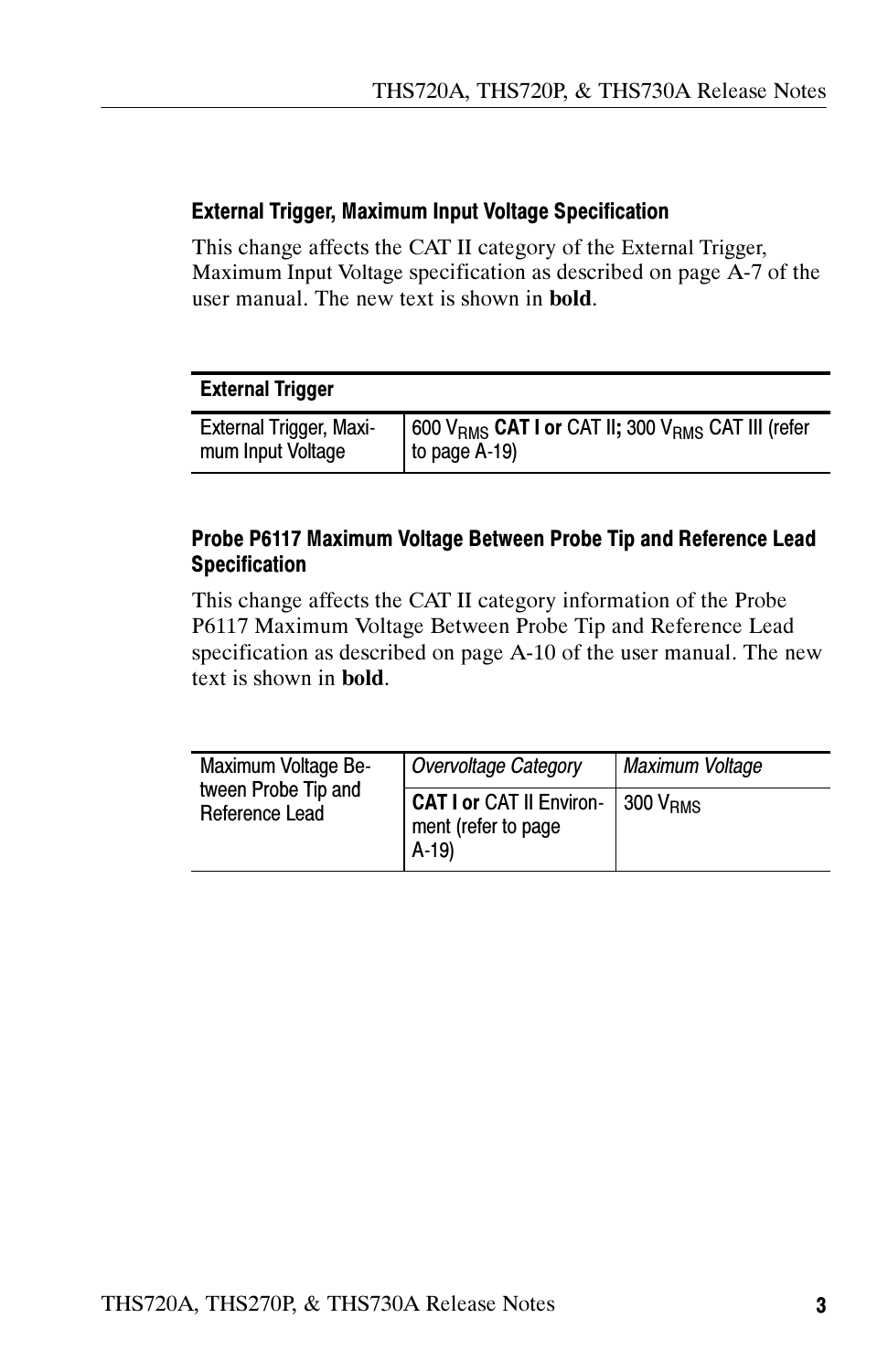### Probe P5102 Maximum Voltage Between Probe Tip and Reference Lead, DC Coupled Specification

This change affects the CAT II category information of the Probe P5102 Maximum Voltage Between Probe Tip and Reference Lead, DC Coupled specification as described on page A-11 of the user manual. The new text is shown in **bold**.

| Maximum Voltage Be-<br>tween Probe Tip and<br>Reference Lead, DC<br>Coupled | Overvoltage Category                                             | Maximum Voltage               |
|-----------------------------------------------------------------------------|------------------------------------------------------------------|-------------------------------|
|                                                                             | <b>CAT I or CAT II Environ-</b><br>ment (refer to page<br>$A-19$ | $1000 \text{ V}_{\text{RMS}}$ |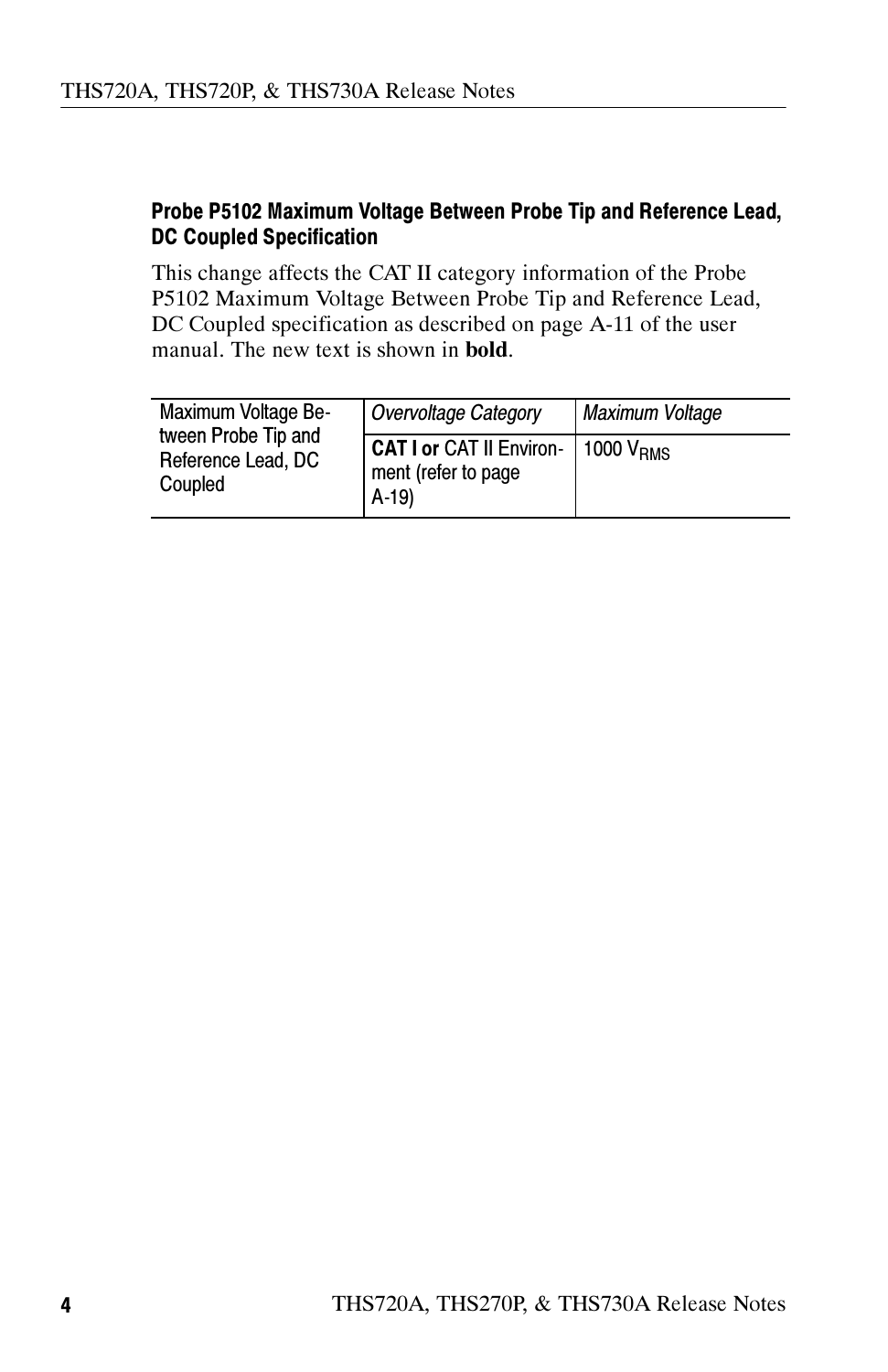### European Union EMC Certifications and Compliances

The following EMC Certifications and Compliance table replaces the Certifications and Compliances table located on page A-20.

| <b>EMC Certifications and Compliances</b>               |                                                                                                                                                                                                                                                                                                                                                                                                                                                                                                                                                                                                                                                                                                                                                                                                                                             |
|---------------------------------------------------------|---------------------------------------------------------------------------------------------------------------------------------------------------------------------------------------------------------------------------------------------------------------------------------------------------------------------------------------------------------------------------------------------------------------------------------------------------------------------------------------------------------------------------------------------------------------------------------------------------------------------------------------------------------------------------------------------------------------------------------------------------------------------------------------------------------------------------------------------|
| <b>EMC Compliance:</b><br>European Union                | Meets the intent of Directive 89/336/EEC for Electromagnetic<br>Compatibility. Compliance was demonstrated to the following<br>specifications as listed in the Official Journal of the European<br>Communities:                                                                                                                                                                                                                                                                                                                                                                                                                                                                                                                                                                                                                             |
|                                                         | EN 61326<br>Class A Radiated and Conducted Emissions 1,3<br>Electrostatic discharge immunity<br>IEC 61000-4-2<br>RF electromagnetic field immunity 2<br>IEC 61000-4-3<br>Electrical fast transient/burst immunity<br>IEC 61000-4-4<br>Power line surge immunity 3<br>IEC 61000-4-5<br>Conducted RF immunity<br>IEC 61000-4-6<br>Voltage dips and interruptions immunity<br>IEC 61000-4-11<br>AC power line harmonic emissions<br>EN 61000-3-2<br>1<br>Tektronix-supplied ferrite bead is required on instrument end of<br>RS-232 cable<br>$\overline{\mathbf{2}}$<br>Performance criteria: $\leq$ 5.0 division increase in peak-to-peak<br>noise (Sample acquisition mode, Full bandwidth); otherwise $\leq 3.0$<br>division increase in peak-to-peak noise<br>3<br>Applies to instrument operating from a Tektronix-supplied AC<br>adapter |
| <b>EMC Compliance:</b><br>Australia/<br>New Zealand     | Meets the intent of Australian EMC Framework as demonstrated to the<br>following specification:<br>AS/NZS 2064.1/2                                                                                                                                                                                                                                                                                                                                                                                                                                                                                                                                                                                                                                                                                                                          |
| <b>EMC Compliance:</b><br>Russian<br>Federation         | These products were certified by the GOST ministry of Russia to be in<br>compliance with all applicable EMC regulations                                                                                                                                                                                                                                                                                                                                                                                                                                                                                                                                                                                                                                                                                                                     |
| <b>EMC Compliance:</b><br>People's Republic<br>of China | There products were granted the Chinese Pattern Approval<br>(Certification No. 97-E155)                                                                                                                                                                                                                                                                                                                                                                                                                                                                                                                                                                                                                                                                                                                                                     |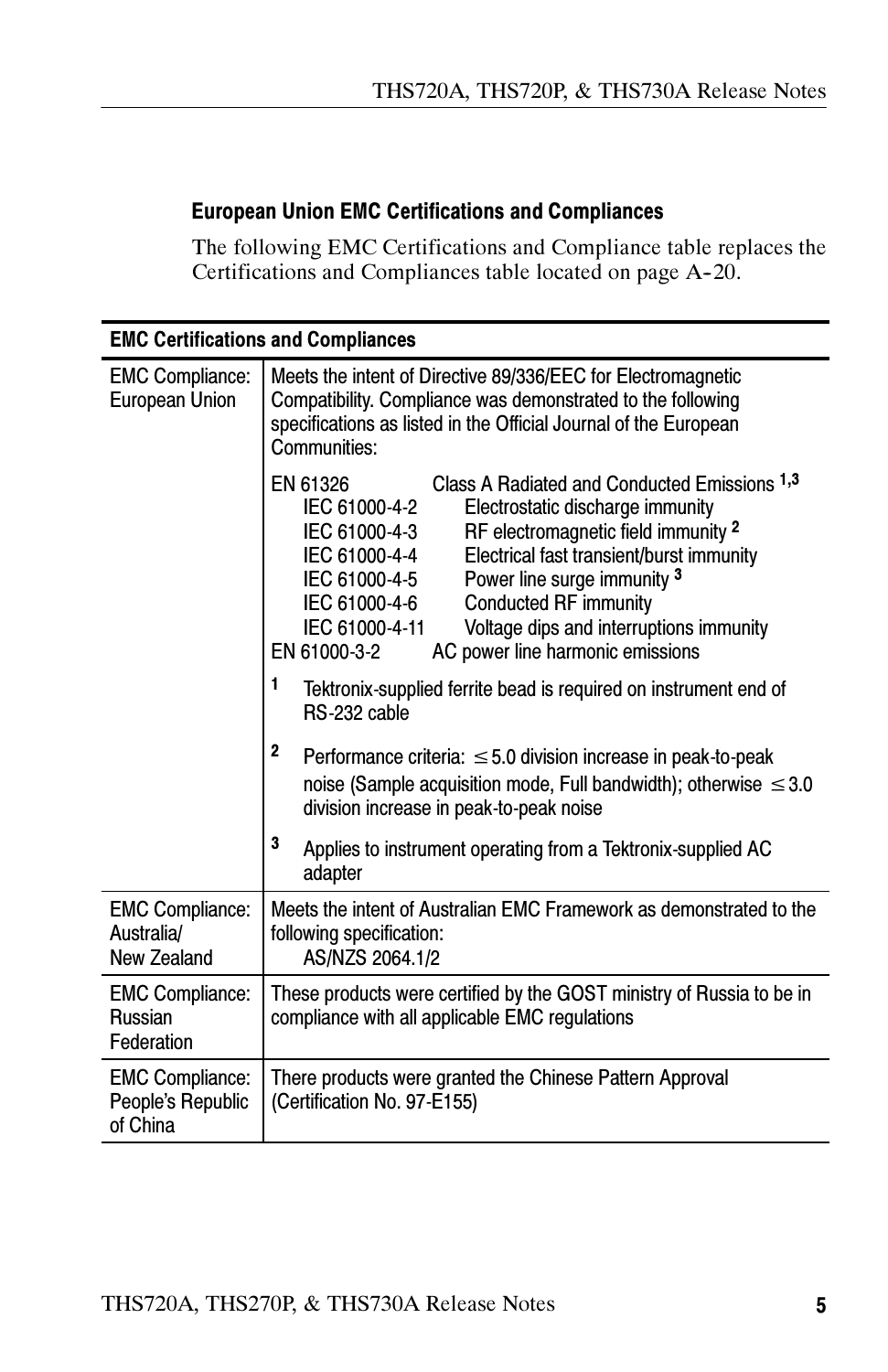#### Safety Certifications and Compliances

The following new table lists the THS720A, THS720P, and THS730A safety certifications and compliances.

| <b>Safety Certifications and Compliances</b>       |                                                                                                                                                                                                                                                                                                                |  |
|----------------------------------------------------|----------------------------------------------------------------------------------------------------------------------------------------------------------------------------------------------------------------------------------------------------------------------------------------------------------------|--|
| <b>Safety Compliance:</b><br><b>European Union</b> | Compliance was demonstrated to the following specifications as<br>listed in the Official Journal of the European Communities:<br>Low Voltage Directive 73/23/EEC as amended by 93/68/EEC<br>EN 61010-1/A2:1995<br>Safety requirements for electrical equipment for<br>measurement, control, and laboratory use |  |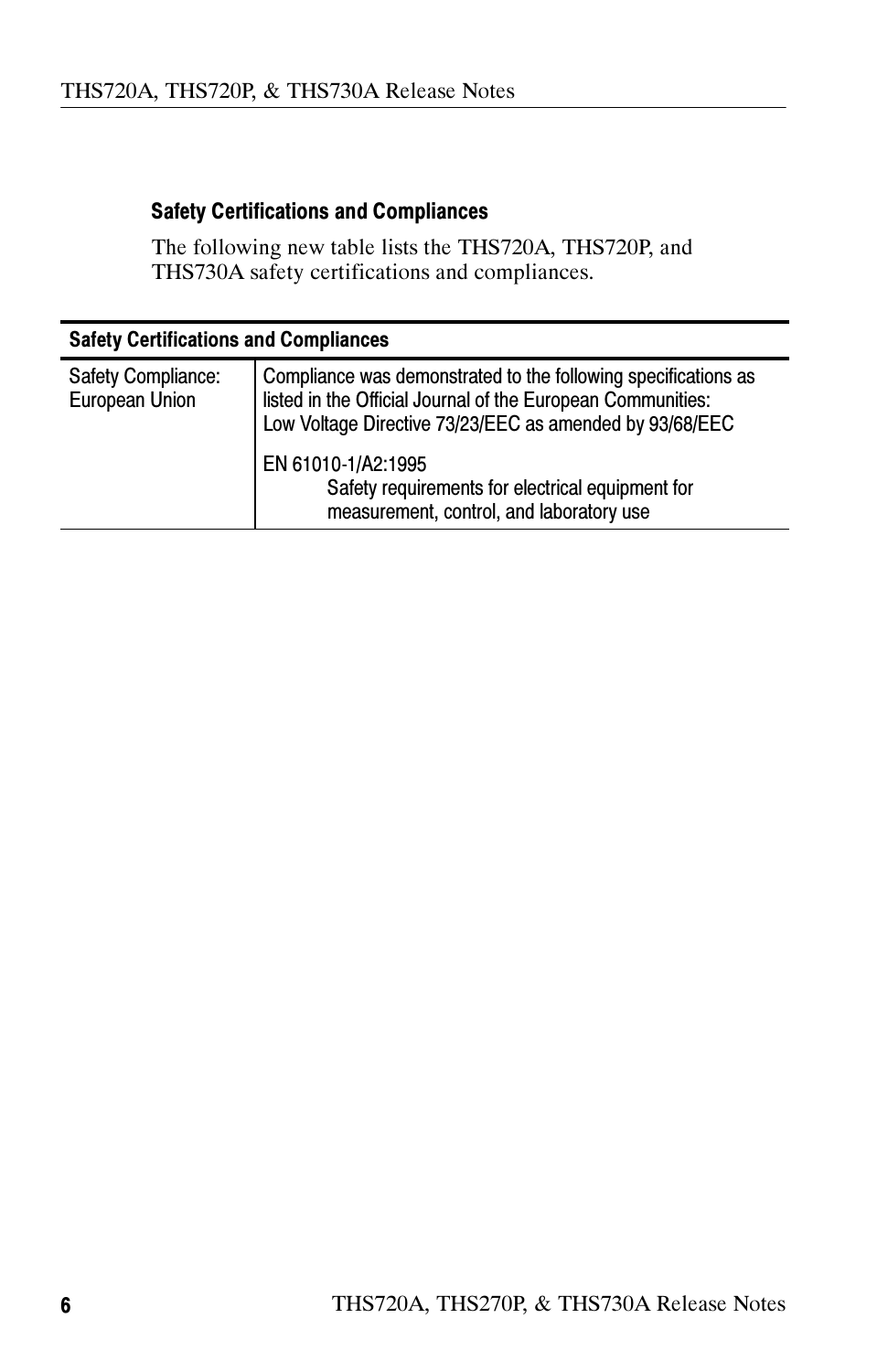# Environmental Considerations

This section provides information about the environmental impact of the product.

#### Product End-of-Life Handling

Observe the following guidelines when recycling an instrument or component:

**Equipment Recycling.** Production of this equipment required the extraction and use of natural resources. The equipment may contain substances that could be harmful to the environment or human health if improperly handled at the product's end of life. In order to avoid release of such substances into the environment and to reduce the use of natural resources, we encourage you to recycle this product in an appropriate system that will ensure that most of the materials are reused or recycled appropriately.



The symbol shown to the left indicates that this product complies with the European Union's requirements according to Directive 2002/96/EC on waste electrical and electronic equipment (WEEE). For information about recycling options, check the Support/Service section of the Tektronix Web site (www.tektronix.com).

**Battery Recycling.** This product may contain a Nickel Cadmium (NiCd) rechargeable battery, which must be recycled or disposed of properly. Please properly dispose of or recycle the battery according to local government regulations.

Mercury Notification. This product uses an LCD backlight lamp that contains mercury. Disposal may be regulated due to environmental considerations. Please contact your local authorities or, within the United States, the Electronics Industries Alliance (www.eiae.org) for disposal or recycling information.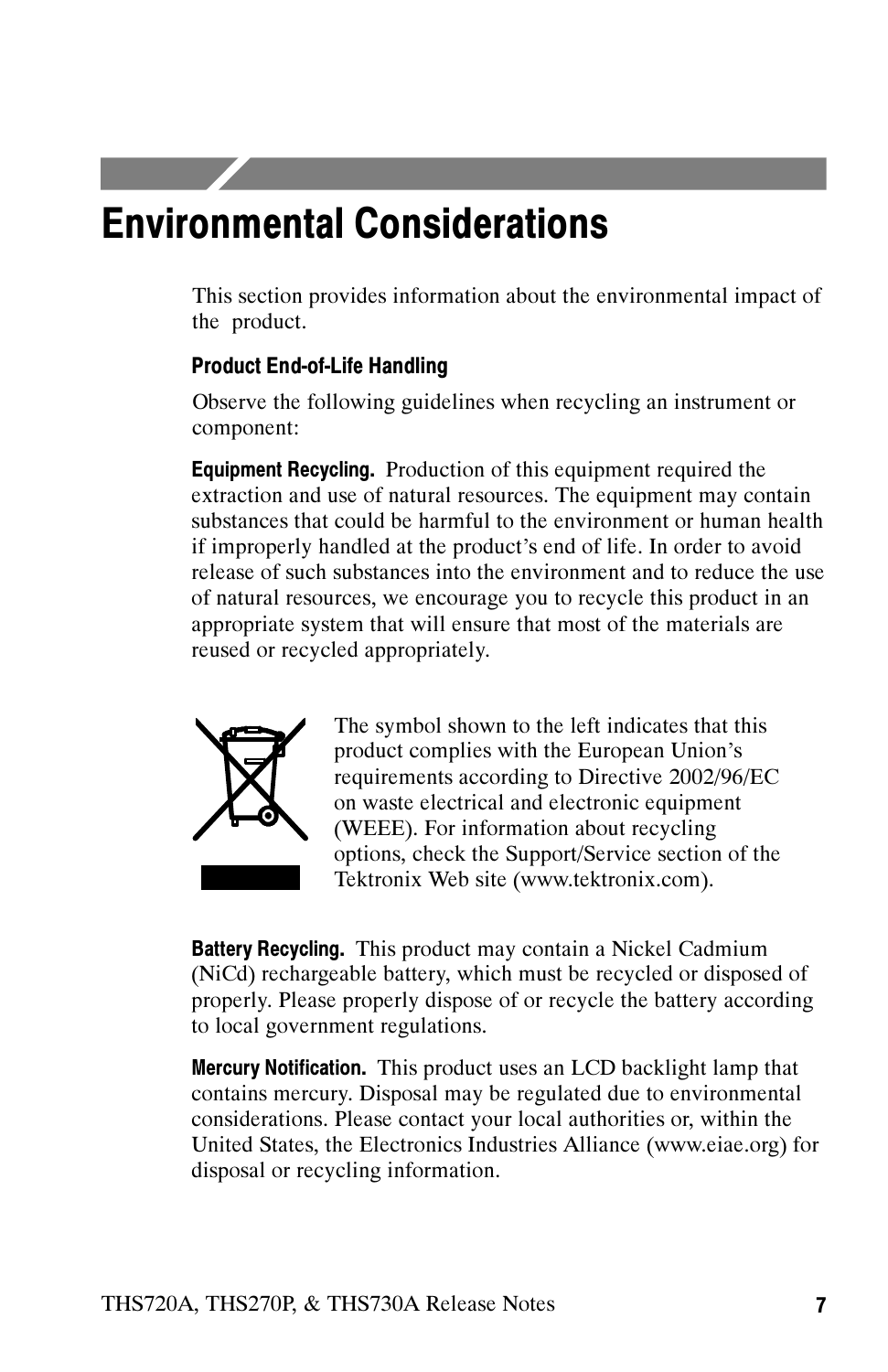#### Restriction of Hazardous Substances

This product has been classified as Monitoring and Control equipment, and is outside the scope of the 2002/95/EC RoHS Directive. This product is known to contain lead, cadmium, mercury, and hexavalent chromium.